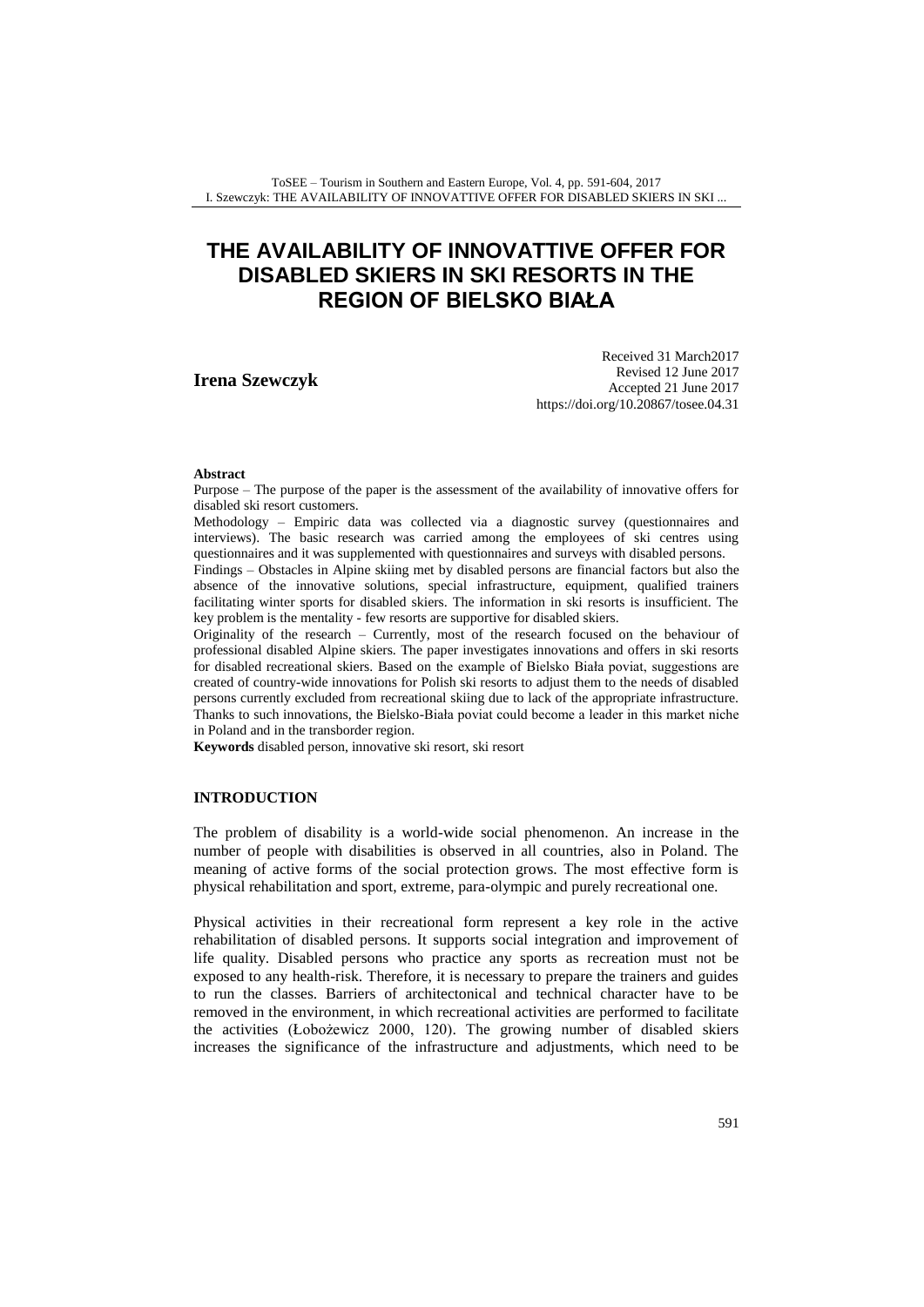introduced. Attractive innovative solutions need to be introduced to meet the needs of customers with impairments.

## **1. DISABILITY AND THE DISABLEDD SKIER**

In each society, there is a group of people who were born or acquired certain physical or / and mental disabilities. The impairments may be inherited or born with or acquired a result of illnesses, accidents or improper life style. Up to day, there is no cohesive and coherent definition of disability in the existing literature dedicated to topics of disabilities. Statistical data confirms that disabled people constitute a large proportion of society. The prognosis of the increasing number of people in this group is also confirmed by research (Szewczyk 2015, 370). Currently, in most of European countries, disability is defined in relation to the barriers met by a disabled person in every-day life (Najmiec 2007, 5).

International Classification of Impairments, disabilities and handicaps accepted by World Health Organisation (WHO) considers the fact that the results of the lowered fitness can have various scale and manifest through (Demczyszak 2004, 239):

- Difficulties if the disabled person lives with problems caused by lower ability
- Limitation when, due to the limited abilities, a disabled person has to limit his or her life activities to the forms available to this person,
- Prevention when the disabled person cannot undertake the life activity.

The term disability encompasses impairments, activity limitations, and participation restrictions, and denotes the negative aspects of the interaction between an individual (with a health condition) and that individual's environmental and personal context (Gold 2014, 174).

WHO has introduced the following definitions of disability taking into consideration the health condition of the person impairment, disability and handicap (Jedlińska 2012, 75-84 and Urbanowicz 2012, 443).

Physical disability is defined as a permanent, morphological or functional impairment of a locomotor system (musculoskeletal system including bones, muscles, joints or motion systems), which due its specifics and scale complicates or prevents usage of this system in undertaking life activities whereas the level of disability can vary (Koper and Tasiemski 2013, 112). This type of disability is represented by a vast group of various injuries and diseases including amputations and inborn lack of limps, paralyse or paresis and many other impairments created by accidents or illnesses of spinal cord, various forms of the cerebral palsy, muscular or joint diseases etc. (Sobiecka 2011, 238).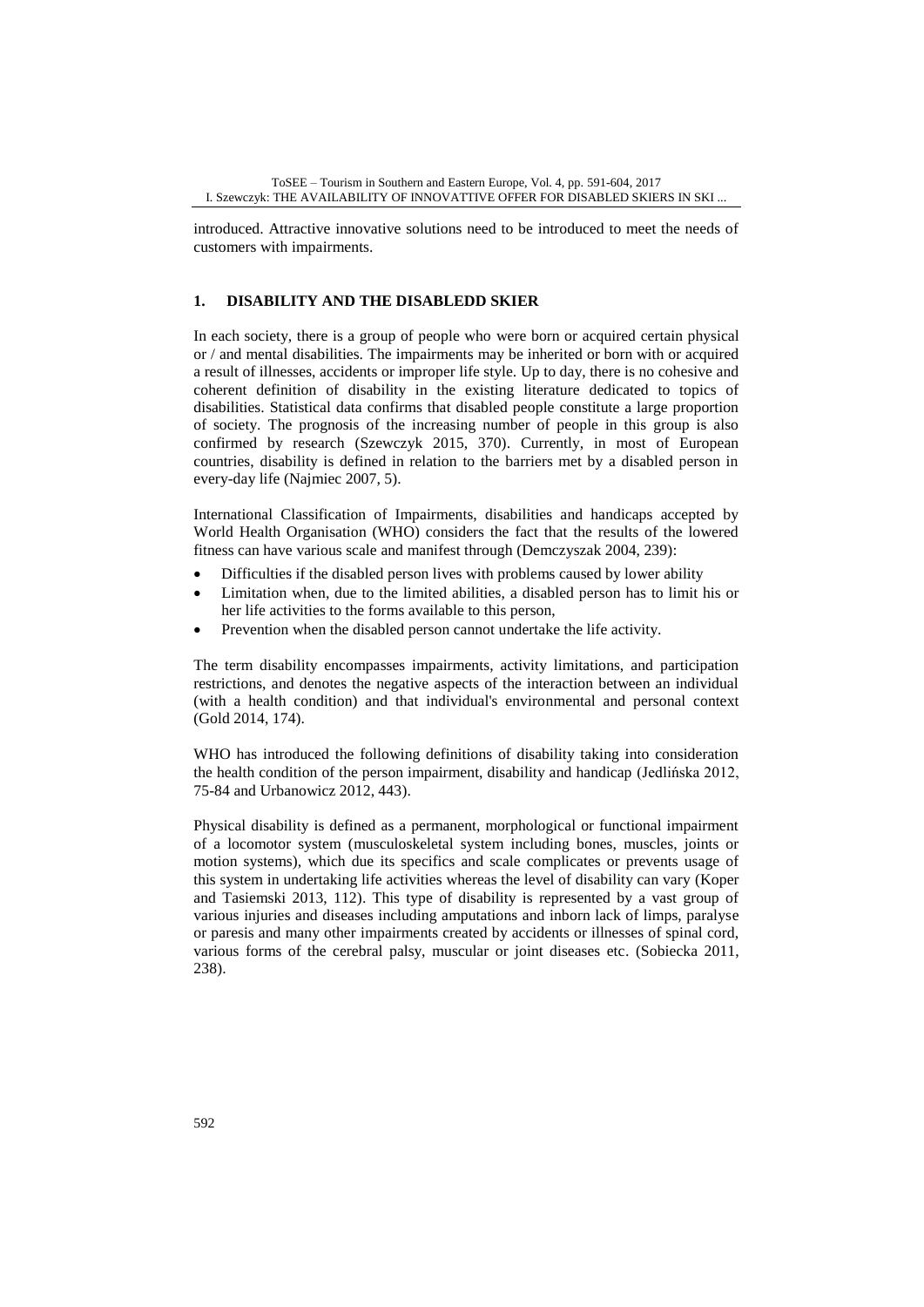Polish act about vocational and social rehabilitation as well as employment of disabled people defines three degrees of disability (Act from 27th August 1997 about vocational and social rehabilitation of disabled people and their employment):

- 1. Slight degree of disability
- 2. Moderate degree of disability
- 3. Considerable degree of disability.

The Constitution of Poland pledges equal and unrestricted access to the culture, science and healthcare to each citizen. This includes disabled persons regardless the type of impairment. However, this group is a social minority and this is the likely the main reason of discrimination, intolerance or simply insensitivity and lack of understanding and sympathy (Chojnacki 2008, 9). Up to recent times, disabled persons were practically imprisoned at their homes and limited to the simplest occupations. In Poland, the double leg amputation excluded the person from skiing. Nowadays, the situation differs strongly, also in the area of sports and of skiing. Currently, skiing can be practiced with impairments of locomotor system of various nature and the level of complexity, as well as persons with hearing and sight impairments or those with the intellectual deficit (Blachura 2006, 93). It has to be stressed that the sport type has to be chosen and adjusted to the disabled person with a concern for his or hers psychophysical abilities and, at the same time, it should associated appropriately with a type of impairment so it fulfils its rehabilitation functions (Pieszak 2012, 135).

In Poland, skiing is hardly exercised by disabled persons as a form or leisure or a rehabilitation therapy; although many Paralympics enjoys significant achievements on international level (Blachura and Woźnica 2010, 244).

The most recent Paralympic Games proved that there are many champions among Polish sportsmen, like the silver medal won by Igor Sikorski in Paralympic Alpine skiing slalom sitting in Tarvisio in Italy. Before this success, Sikorski stood on the top of the podium in World Cup in Kühtai, Austria. (Lipiński 2017).

Regarding the type of disability, several skiing disciplines are distinguished. The basic classification is skiing sitting or standing position. Standing skiers would slide on two or on a single ski (monoskiing). In the case of such need, additional facilitation is used, e.g. outrigger skis where ski poles are additionally equipped with small skis on the end. Special prosthesis, belts, or mergers of ski shovels could be also used to improve the balance control and to increase the independence of a disabled skier.

These skiers who cannot ski standing due to their disabilities have a wide range of specialised equipment to allow skiing in a sitting position. This equipment is chosen and adjusted to the needs of the individual disabled person and his or her impairment to maximise the potential of such skier.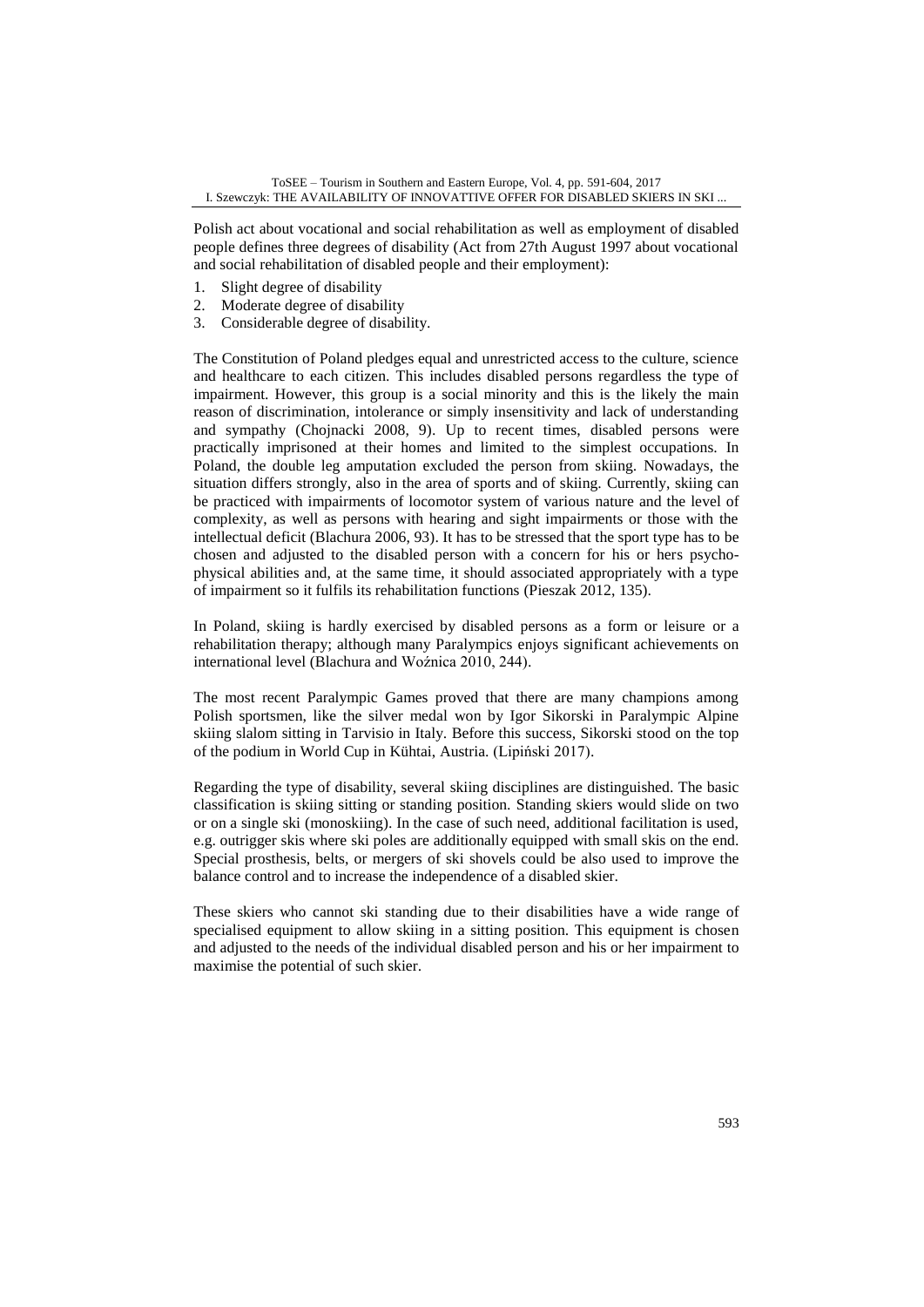Regarding the type of disability, the following types of equipment can be distinguished (Jonas 2007):

- 1. Stand up skiers
	- $\bullet$  3 track a skier skis on one ski holding two outriggers with their hands for extra balance and stability (common disability associated with it is one leg amputation),
	- 4 track a skier skis on two skis holding two outriggers with their hands for extra balance and stability (common disability associated with it is very low spinal cord injury or balance problems),
	- visually impaired,
	- deaf,
	- persons with learning difficulties
- 2. Sit down skiers
	- bi-ski –a skier skis in a crouched position in a special sitski with two skis (more stable than mono-ski) and can ski independently holding two outriggers with their hands for stability, speed and direction control, or when a skier is not independent and skis with a ski instructor who controls the direction and speed (common disability associated with it is high spinal cord injury, CP, MS, severe learning and physical difficulties),
	- mono-ski a skier skis in a crouched position in a special sitski with one ski and holding two outriggers with their hands for stability, speed and direction control (common disability associated with it is spinal cord injury, spina bifida, double above knee amputation, knees problems and legs deformations).

## **2. INNOVATIVE SKI RESORT**

A tourist resort is a tourist town or village characterised by high level of tourist infrastructure and a wide scope of services related to the tourist traffic (Kurek 2008, 28). Tourist resorts encompass winter sport sites (ski resorts), spas, tourist villages (Ibid).

A ski resort is one of the types of tourist destinations distinguished based on the criterion of an option to spend the time by tourists. English language literature uses two concepts (Żemła 2003, 60):

- a ski area referring to a single complex of ski lifts and trails operating under one management and covered by one pass; and
- a ski resort in the meaning of a single village or town or a group of them, where a ski area is located.

In a Polish language, a bigger number of concepts exist, eg. Centre, grounds, terrain, station, municipality or ski complex. The precise definitions of them are not determined. The best equivalent of a ski resort seem to be a ski centre; albeit, this description is also used for a complex of ski lifts and a ski settlement. A concept of a ski resort is understood as a complex of the infrastructure for skiers together with the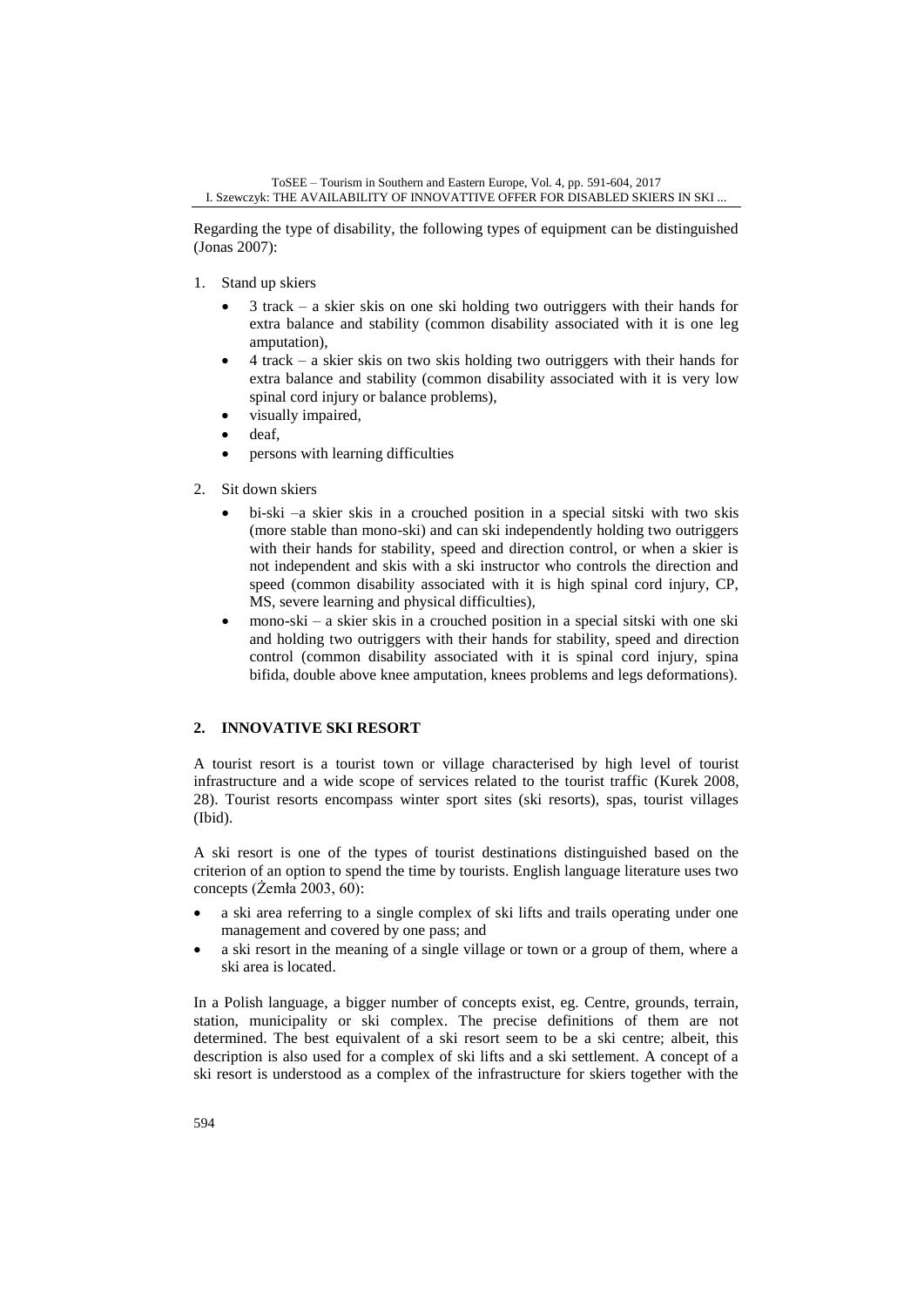complementary service facilities located in the direct neighbourhood together with entire social, economy and natural environment. This approach emphasizes complementary and auxiliary nature of the ski services, without which the resort would not have the capacity to admit tourists or without which this abilities would be strongly limited. This definition of a ski resort accepts English term "ski area" as its equivalent; while the town or village where the ski infrastructure is located would be called a ski resort (Żemła 2003, 59).

An essential aspect of the definition is the classification of a ski settlement where the services for skiers are located as a local government. In Poland, the principal unit of Polish local administration is gmina, which can comprise of several municipalities. On the area of a gmina, multiple ski centres and resorts can be located. The local governments are responsible for the ultimate shape of a tourist product in the reception area. The local government should take a holistic approach to the touristic offer of its area. It should play a role of an integrator of the activities of the tourism and paratourism sectors M. Woźniczko distinguished the following elements of the paratourism infrastructure: transport, technical infrastructure gas, water, sewage, electricity), telecommunication and internet access, catering and public buildings, postal, healthcare and police buildings, banks, culture centres and libraries (Woźniczko 2014, 76) and it ought to create and implement a consistent concept of the tourist product. Principally, this concept should be accepted and approved by the private sector meaning stakeholders who deliver the offer. Therefore, it is crucial to maintain the continuous process of consultation between the representatives of all stakeholders involved in the creation of the local tourism product.

The best method is to establish a Local Tourism Organisation, which would integrate public and private stakeholders involved in the development of the tourist reception area (Żemła 2003, 59).

The development of the tourist traffic and its various generated a need to create innovative, specialist objects dedicated to the specific conditions required for practicing particular sport discipline, including Alpine skiing. Nowadays, skiing is the primary function of the ski resort driving the decision to build or to develop the centre. The basic factor limiting the size of the ski resort is the capacity of the skiing and snowboarding grounds. According to the French approach presented in the document published in "Notes et etudes documentaires" the most general requirements related to the utilisation of the ski area are as follows (Kunysz 2010, 374):

- 1. comprehensive and harmonised development (availed by the ownership of the grounds)
- 2. the appropriate facilities in each separate area
- 3. harmonised connection of all areas to unified the team and to avoid redundant communication processes
- 4. transport capacity of lifts assuring continuous services for skiers and snowboarders in lower and other parts of the skiing area
- 5. the best possible equipment of the best ski trails (slopes)
- 6. availing transport for tourists for siteseeing (cable cars)
- 7. improvement of the ground features for simplification and the increase of their qualities.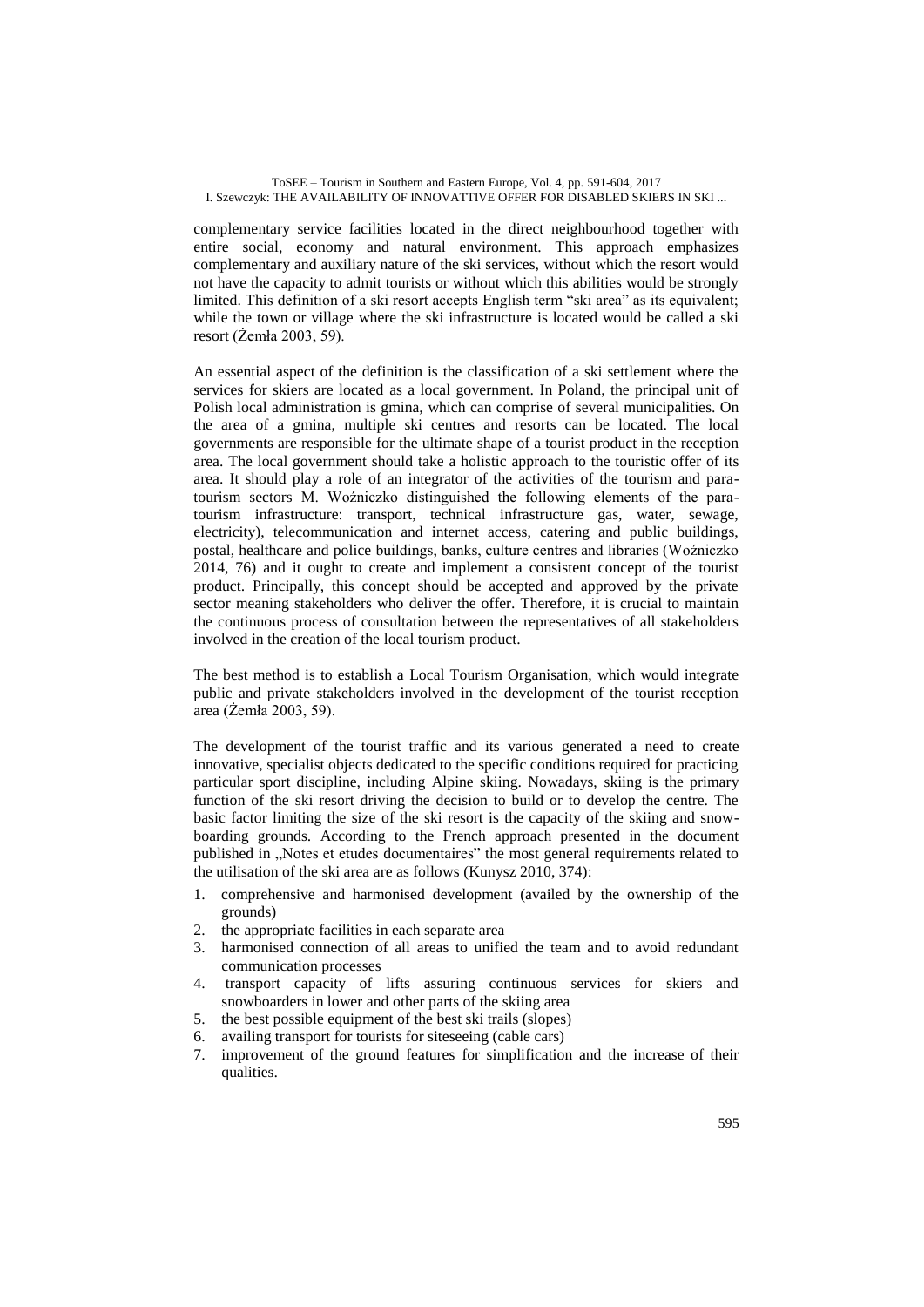Winter infrastructure can be placed in these areas where the natural features create convenient conditions as well as in these parts where lack of the features forces the creation of artificial conditions adjusting the environment for winter usage. For skiing, apart from the infrastructure, the geographical environment has a key meaning: the ground features, the slope gradient, length and the exposure of slopes, the land covers (vegetation, buildings) and climate conditions.

For many years, increase in physical activities of societies is observed worldwide, including disabled persons, which carries health, social and economic implications. The markets of tourism and sport products are characterised by strong complementarity, extreme competitiveness and innovativeness related to it.

Innovation is not a new phenomenon. It is as old as economic activity itself, in increasingly competitive world, product cycles are shortening and the pressures – or perhaps, more accurately, the clamour to – 'innovate or die' are becoming incessant. (Hall and Williams 2008, 1).

Etymology of the term "innovation" relates to the Latin "innovare" meaning to renovate, improve or to introduce new products or processes (Ciok and Dobrowolska-Kaniewska 2009, 10). Innovation is thus the finding of a new solution for issues within a company, region or other entity (Zontek 2015, 490).

In the literature many definitions of innovations can be found as well as numerous detailed typologies of innovations; however, only a few of them will be presented in the text due to the limitations of the paper length.

P. Schumpeter defined innovation as "new combinations" of existing resources. (Fagerberg 2006, 1). Innovations may also be classified according to the type. Schumpeter distinguished between five different types: new products, new methods of production, new sources of supply, the exploitation of new markets, and new ways to organize business (Ibid). Innovation is the generation, acceptance and implementation of new ideas, processes, products or services, and also the capacity to change and adapt (Lopes, Abrantes and Kastenholz 2014, 151). Next important definition of innovation is the one given by the OECD's Oslo Manual, according to which an innovation is "the implementation of a new or significantly improved product (good or service), or a process, a new marketing method, or a new organizational method in business practices, workplace organization or external relations" (Oslo Manual, 2005, 48).

There are four types of innovation (Nagy 2013, 43):

- product innovation,
- process innovation,
- marketing innovation or the implementation of a new marketing method,
- organisational innovation defined as the implementation of a new organizational method in the firm's business practices, workplace organization or external relations.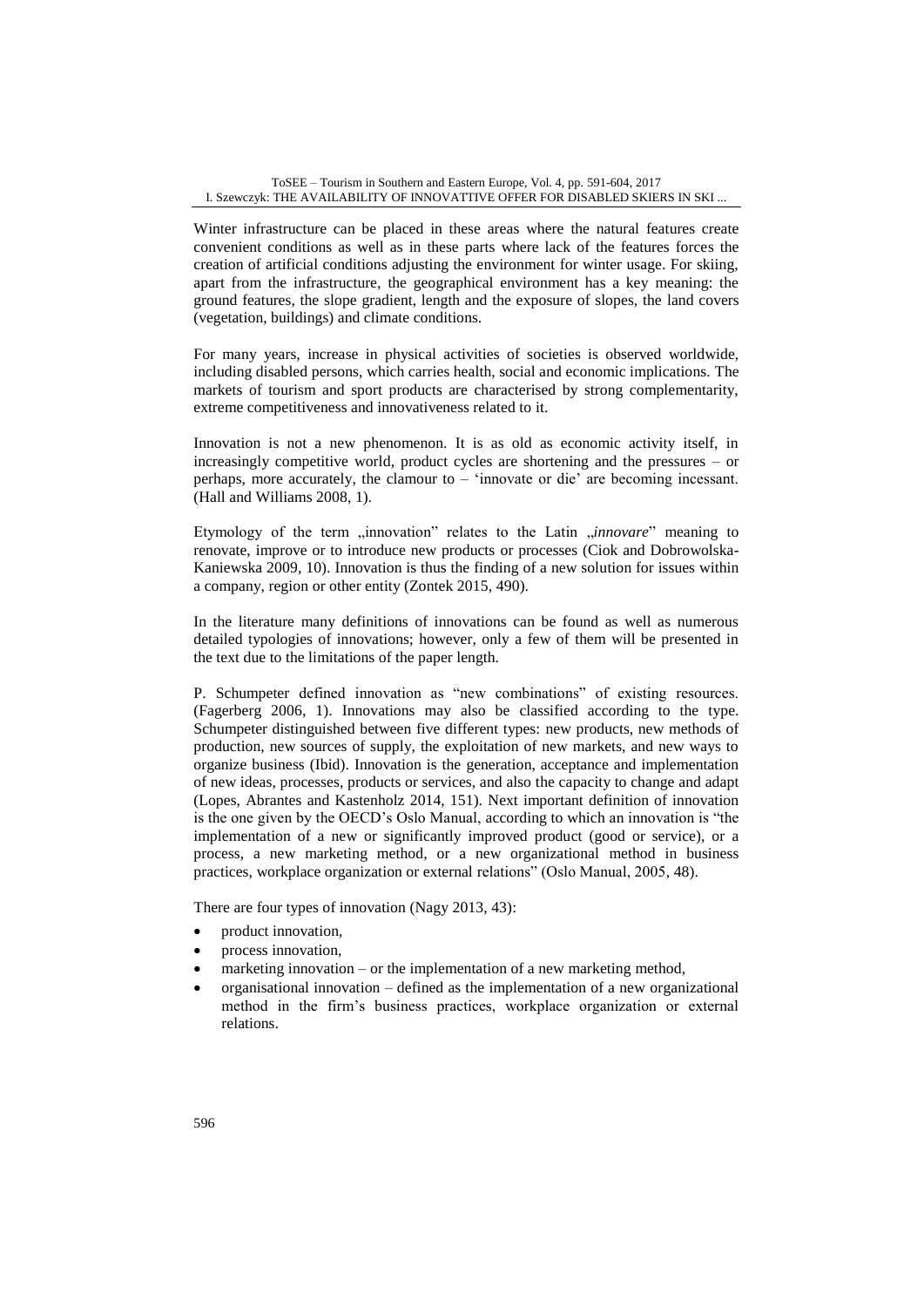A.M. Hjalager amended another type of innovations, i.e. institutional ones (Hjalager 2010, 1). The topic of innovations offered by ski resort in skiing is widely discussed in English literature, e.g. in the works of Flagestad and Hope (2001), Pechlaner and Fuchs (2002), or Paget, Dimanche Mounet. (2010).

A ski resort is a tourist destination. It is indeed an area of consumption configured for a targeted service type: the ski tourist product (Flagestad and Hope, 2001). Polish ski resorts prove more and more often their great potential and professionalism in the reception of skiers offering at the same time a wide range of leisure activities – starting from day-long slides in gondolas to relax in the spa, thermal baths or public events organised by companies of the lead winter tourist brands. The tourist who comes into the resort must be able to find accommodations, food services, equipment rentals, skiing lessons, ski passes, and would also like to do other activities such as shopping or going to the movie theatre. (Paget, Dimanche and Mounet 2010, 831). Skiers demands are growing and they expect lower prices and a prompt availability of the products and services; hence, certain problems occur in organising the service processes, which would satisfy such demands. The solutions are sought to compensate the effort made to gain the customers and which will not require increase of employment.

The capacity of ski lifts is a significant element of the effectiveness of the services.

Due to the safety reasons, the capacity of ski lifts has to be adjusted to the capacity of the trails, their number and width (Berbeka 2010, 217). Consequently, innovations were oriented on increase of the comfort and the safety of skiers by introduction of the soft, padded and heated seats, usage of acrylic glass wind shades, pneumatic security systems to protect children from the fall, conveyor belts for transport and logistics (Ibidem, 217).

Extending the activities of ski resorts to summer season needs to be considered a major process innovation.

The literature of this topic describes many innovative ideas and solutions in the area of the product or services, which enhance the offer and the scope of available experiences. Thanks to them the value added is offered to the customers.

Among others, the following innovations can be listed (Berbeka 2010, 218): fun parks, snowtubing, dog sledding, navigation games, slalom trails with time recording, Alpine trails with the speed recording, snow-bikes, post-ski events and leisure and many more product offers creating experiences for tourists, which relate to the economy of experiences.

A noteworthy innovation extending the season and improving the quality of trails is introduction of the artificial snow system. Thanks to the modern technologies, innovative system of on-line booking was possible, booking and ordering of the equipment in the ski-rental, which shortens the time of the service, pass return machines, introduction of a joint ski-pass for several ski centres as well as free-ofcharges routes for tourists operating between the ski centres covered by the joint skipass. An innovative system Skidata, which registers the access of individuals to the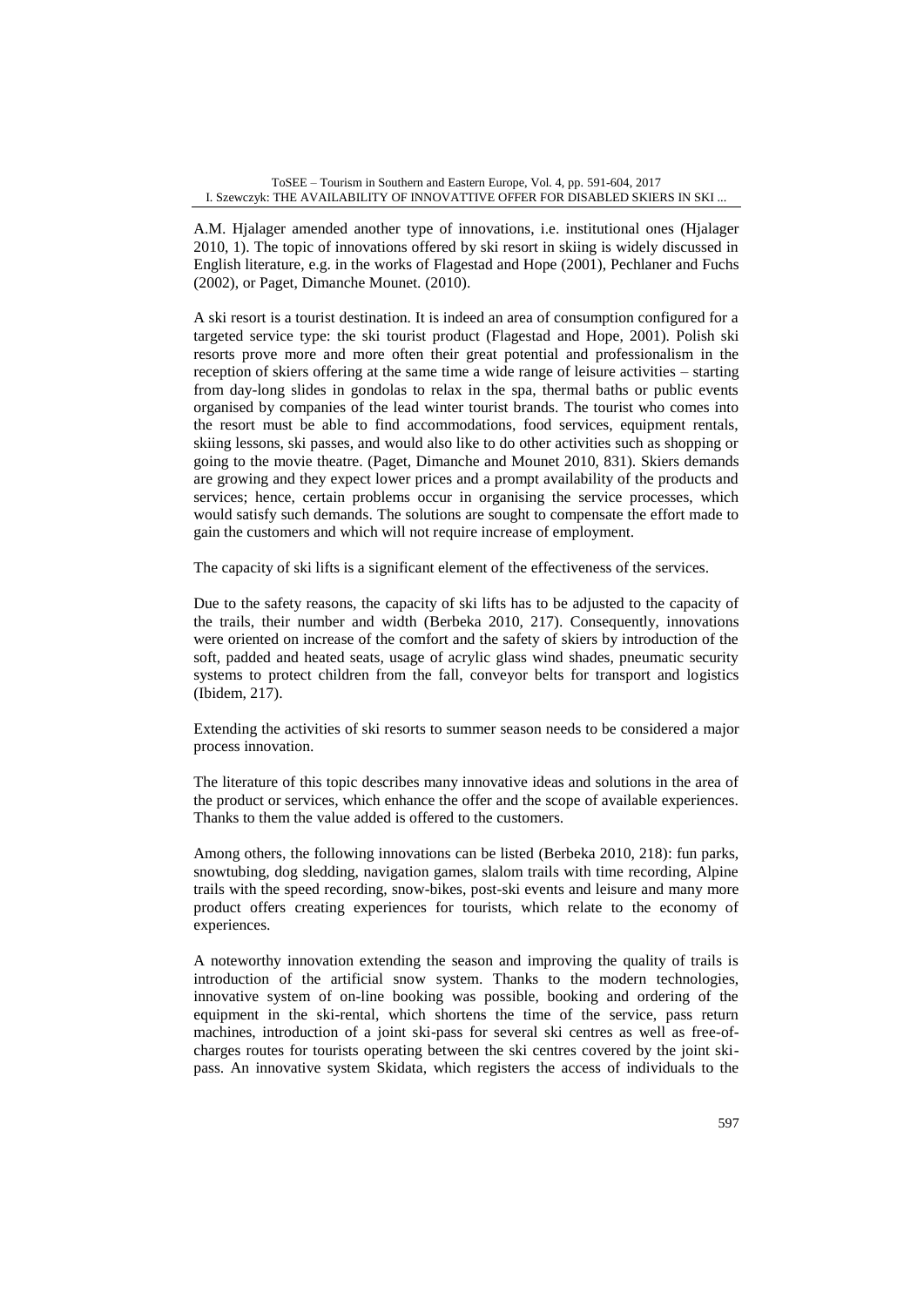particular object, is a magnificent database delivering information about skiers' behaviours and habits, including the hours of activities, start places, ski lift usage, arranged breaks or the length of the time spent in the centre. This is the tool allowing improvement of the ski centre management, adjusting the infrastructure and operations to the tourists' visits. Nowadays, usage of various transport media to reach the place of skiing is an innovation – snowmobiles, snow-grooming machines and helicopters are in use.

## **3. METHODOLOGY OF THE STUDY**

According to W. Dutkiewicz, the purpose of a research is to increase the knowledge about persons, things and phenomena being objects of the research (Dutkiewicz 1996, 31). The object of the research will be defined as all things, phenomena and processes, which they are subject to and to which we form the research questions (Maszke 2004, 44).

As by the above definitions, the object of the research is a community of disabled persons practicing the skiing; the purpose of the research is the assessment of the availability of the innovative ski resorts for disabled persons. In relation to the definitions above, the main problem of the research is if the innovative ski resorts of the Bielsko-Biała poviat are adjusted to services for disabled persons. The following hypothesis was assumed in relation to the research problems: innovative ski resorts of Bielsko-Biala poviat are available to disabled persons practicing Alpine skiing.

The research concentrated particularly on:

- identification of the ski resorts of the Bielsko-Biala poviat and the city
- defining the nature of innovative ski resorts
- identifying disabled persons, including disabled skiers
- characterising the availability of the ski resorts to the disabled skiers
- recognition of the awareness of the meaning of adjustment of the buildings ski centres to the needs of disabled persons.

Regarding M. Łobocki's classification of research methods, three methods were chosen:

- Literature study with the aim to establish the state of knowledge and unawareness in the certain field of science as a base for further scientific investigations. The nature of disability and the nature of a disabled skier as well as the nature of innovative ski resorts for disabled are described in subsection chapter 1 and chapter 2.
- The diagnostic survey, which basic function is collecting information about the problems interesting for the researcher as a result of verbal relations with the research subjects called responders (Łobocki 1990, 115).
- The observation thanks to the fact that the author spends time actively on the slops of poviat of Bielsko-Biała, which allowed her to acquire a thorough knowledge of the place and the infrastructure.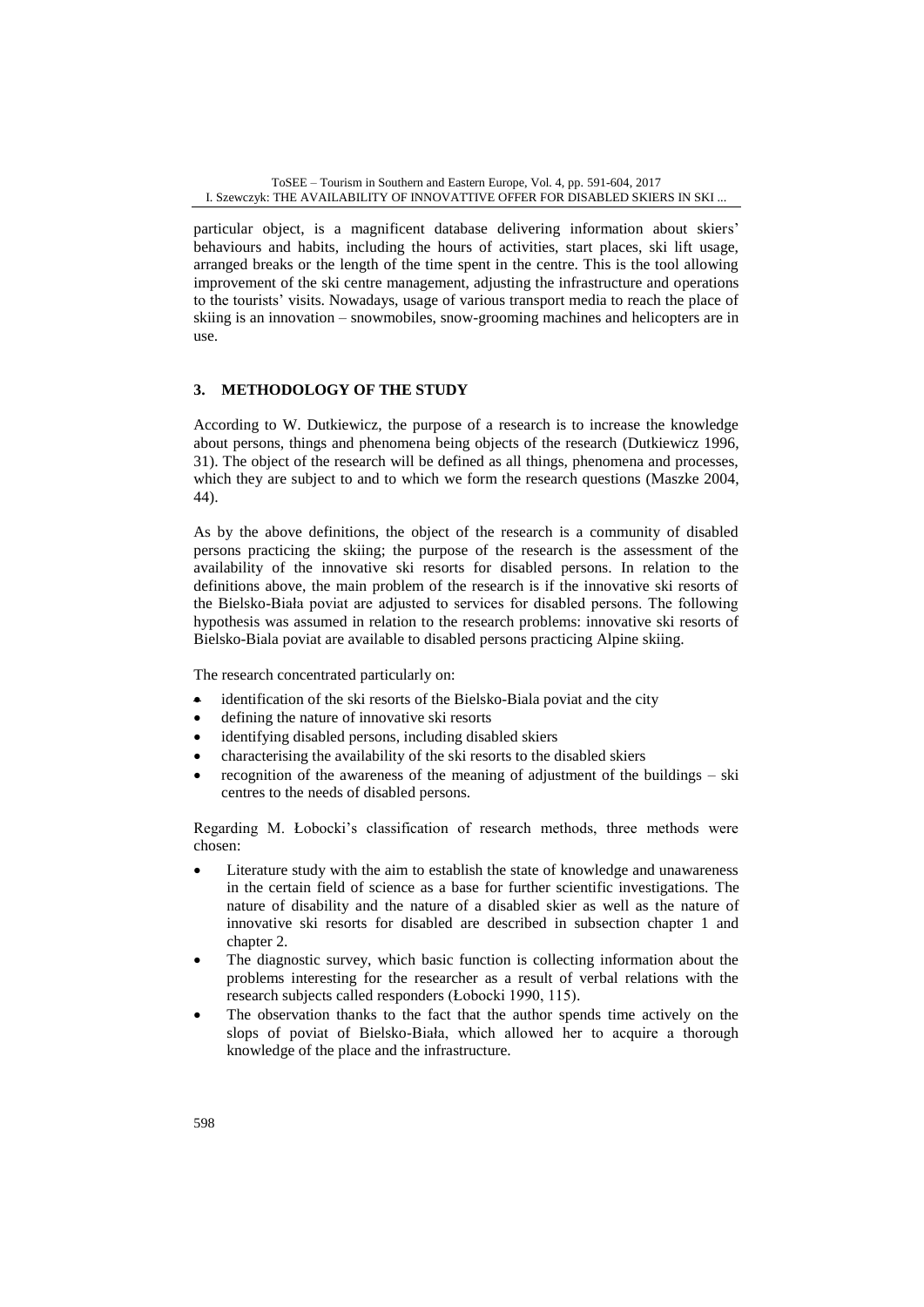The area of the research performed was the poviat of Bielsko-Biała.

The research carried in December 2016 and January 2017 covered:

- All ski centres of the poviat of Bielsko-Biała –. The study was carried out using the questionnaire method by using questionnaires, surveys and interviews. The survey questionnaire consisted of 6 parts: outside areas / surroundings of the buildings, catering area, complementary services, sanitary facilities, architectural barriers and general remarks. Questionnaires were distributed to the marketing departments of chosen ski resorts while the technical managers were interviewed. The interviews constituted the complementary part for the questionnaires.
- A group of 20 disabled skiers of various levels of disabilities using the ski centres in the area of the city of Bielsko-Biała and the poviat were surveyed. To identify the contemporary situation in the innovative ski resort as a tourist destination, empirical research was carried out using a short 6 question survey based on Likert scale and with one open question with the purpose to investigate the expectations of disabled persons when choosing an offer of a ski resort. 20 questionnaires were distributed among random responders on the pists. All skiers participating in the research were impaired of hearing and three of them were using wheelchairs. The responders were leisure skiers.

The summary of the collected material allowed to formulate conclusions presented in the further part of the paper (Table 1) and (Table 2)

| Table 1: The offer of innovative ski centre of the city of Bielsko-Biała and the |
|----------------------------------------------------------------------------------|
| poviat of Bielsko-Biała                                                          |

| <b>THE OFFER OF SKI RESORTS</b>                                                | <b>ANSWERS</b>           |  |  |  |  |
|--------------------------------------------------------------------------------|--------------------------|--|--|--|--|
| The number of parking speces dedicated to disabled persons                     | 6                        |  |  |  |  |
| The distance from the parking to the place of ticket stand (tills) in meters   | $5 - 250m$               |  |  |  |  |
| The path from the parking space to the tills is:                               |                          |  |  |  |  |
| Steep, up the hill                                                             |                          |  |  |  |  |
| Mild up the hill<br>$\bullet$                                                  |                          |  |  |  |  |
| Mild and straight<br>٠                                                         | 50%                      |  |  |  |  |
| Mild down the hill                                                             | 25%                      |  |  |  |  |
| Steep down the hill<br>$\bullet$                                               | 25%                      |  |  |  |  |
| The path from the till to the ski lifts:                                       |                          |  |  |  |  |
| Steep, up the hill                                                             | 25%                      |  |  |  |  |
| Mild up the hill<br>$\bullet$                                                  | $\overline{\phantom{a}}$ |  |  |  |  |
| Mild and straight<br>$\bullet$                                                 | 50%                      |  |  |  |  |
| Mild down the hill                                                             | 25%                      |  |  |  |  |
| Steep down the hill                                                            |                          |  |  |  |  |
| Does the lift allow the transport of persons with physical disabilities? (yes) | 100%                     |  |  |  |  |
| Are the steps outside the centre secured with an anti-slipped surface? (yes)   | 75%                      |  |  |  |  |
| What is the distance from the lift to the carvery area in meters?              | 5-250m                   |  |  |  |  |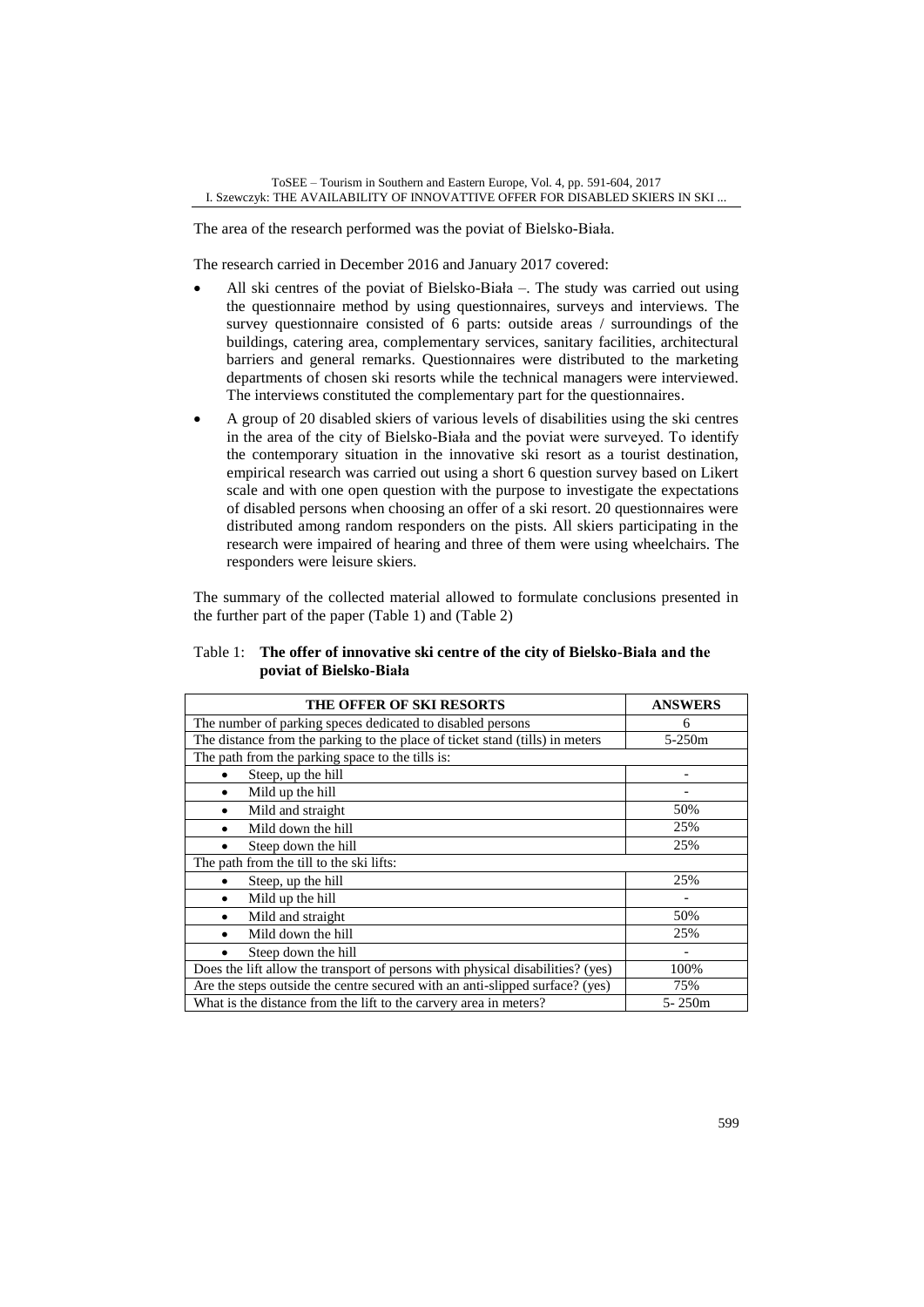| THE OFFER OF SKI RESORTS                                                                         | <b>ANSWERS</b> |  |  |  |  |
|--------------------------------------------------------------------------------------------------|----------------|--|--|--|--|
| The path from the ski lift to the building / the carvery area is:                                |                |  |  |  |  |
| Steep, up the hill<br>$\bullet$                                                                  | 25%            |  |  |  |  |
| Mild up the hill<br>$\bullet$                                                                    |                |  |  |  |  |
| Mild and straight<br>$\bullet$                                                                   | 50%            |  |  |  |  |
| Mild down the hill<br>$\bullet$                                                                  |                |  |  |  |  |
| Steep down the hill<br>$\bullet$                                                                 | 25%            |  |  |  |  |
| Is the carvery area equipped with the driveway for the wheelchairs?                              | 25%            |  |  |  |  |
| Are there sanitary facilities for disabled in the proximity of the carvery<br>area?              | 50%            |  |  |  |  |
| Is the rental of equipment for disabled persons available?                                       | 0%             |  |  |  |  |
| Is there a first aid stand in the area of the ski centre?                                        | 25%            |  |  |  |  |
| Are there ski instructors trained to work with disabled persons employed in<br>the centre?       | 25%            |  |  |  |  |
| Is there a possibility to organise trainings for disabled persons in the<br>centre?              | 100%           |  |  |  |  |
| Are the sanitary facilities equipped with railings for the disabled persons?                     | 25%            |  |  |  |  |
| Is it possible to open the door of the sanitary facilities in case of an<br>emergency?           | 25%            |  |  |  |  |
| Are the sanitary facilities equipped with sound system?                                          | 25%            |  |  |  |  |
| What architectural barriers exist in the centre:                                                 |                |  |  |  |  |
| Stairs or steps<br>$\bullet$                                                                     | 75%            |  |  |  |  |
| High thresholds<br>$\bullet$                                                                     | 75%            |  |  |  |  |
| Absence of the lift<br>$\bullet$                                                                 | 75%            |  |  |  |  |
| The doors are not adjusted for the use by disabled persons<br>٠                                  | 75%            |  |  |  |  |
| Lack of railings in the transport corridors<br>$\bullet$                                         | 75%            |  |  |  |  |
| Lack of anti-slippery surfaces on the floors<br>$\bullet$                                        | 75%            |  |  |  |  |
| Lack of colour and texture solutions to facilitate orientation in the<br>environment             | 75%            |  |  |  |  |
| The height of the tills not adjusted for persons with disabilities                               | 75%            |  |  |  |  |
| Is the centre adjusted to hold the events or competitions for disabled<br>persons?               | 100%           |  |  |  |  |
| How often during the year are the sport competitions for disabled persons<br>held during a year? | $1-5$ razy     |  |  |  |  |

ToSEE – Tourism in Southern and Eastern Europe, Vol. 4, pp. 591-604, 2017 I. Szewczyk: THE AVAILABILITY OF INNOVATTIVE OFFER FOR DISABLED SKIERS IN SKI ...

Source: Based on the author's own research.

Regretfully, the research confirmed the opinions of disabled skiers: the ski resorts are absolutely not adjusted to admit disabled skiers.

Two of the resorts included in the research did not arrange the parking places destined for the disabled persons, one of the centres has only one such parking space while the ski centre modernised for the season 2016/2017 offers 5 places for disabled. Analysing the distance from the parking space to the ticket stands (tills) it can be stated that only two centres meet the conditions for the disabled persons; 75% are equipped in gondolas perfectly well adjusted for disabled persons and one centre operates exclusively T-bar lifts, which can be used by persons with a small level of disability. In majority of the examined centres, the steps are secured with anti-slippery surfaces. The distance to the carvery areas is, depending on the centre, from 5 to 250 meters but only one centre has a special driveway for disabled persons. Only two centres are equipped with the toilets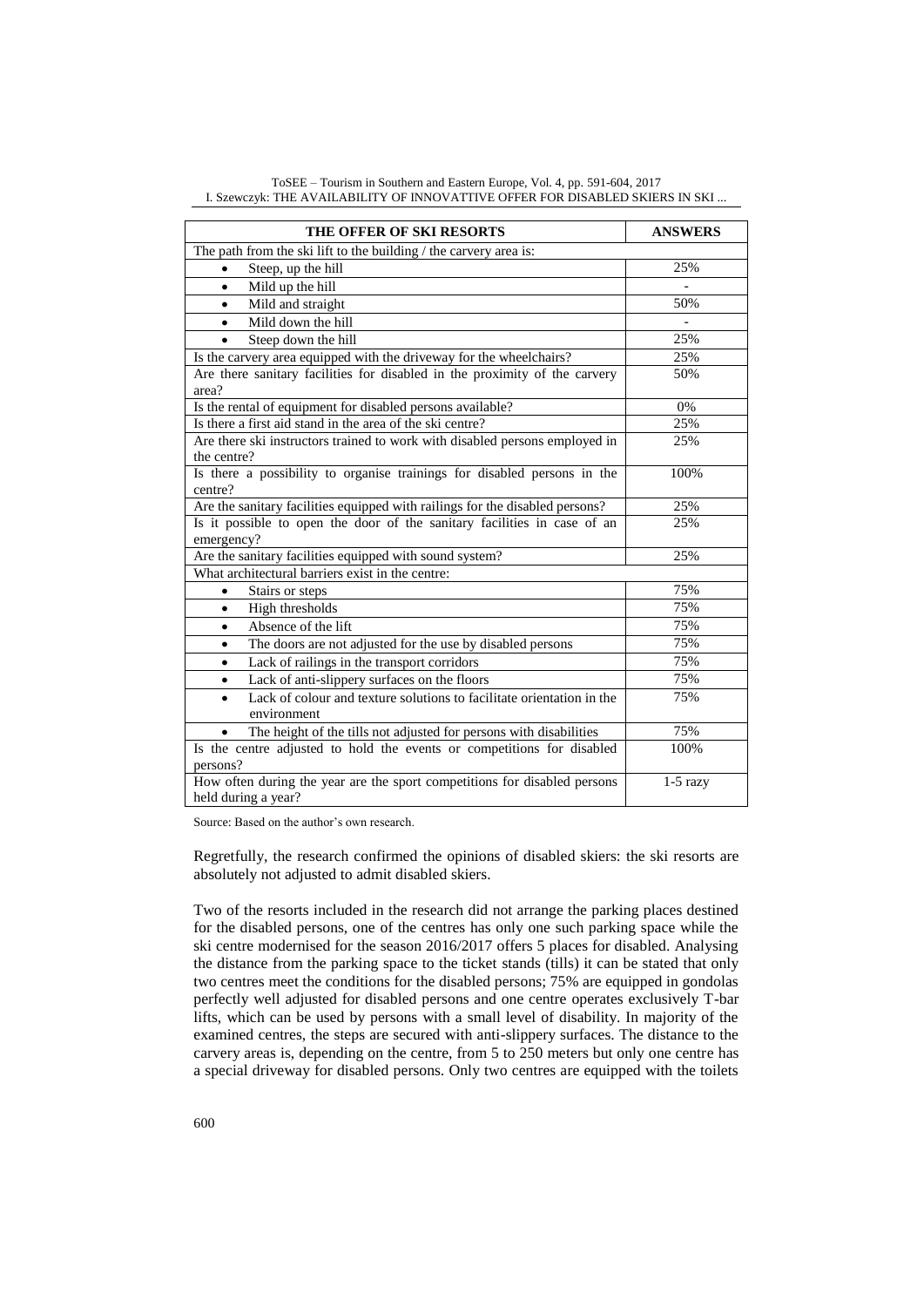for disabled. Unfortunately, in three of the centres included in the study architectonical barriers exist such as steps, threshold or the absence of lifts or railings of the communication corridors. According to the owners' declarations, all centres are prepared for holding sportive competitions and events, however such events are sporadic; similarly the number of disabled skiers is low, although – as the research shows, they are waiting for innovative solutions availing skiing slops to them.

## Table 2: **The offer of innovative ski centres – opinions of disabled recreational skiers**

| The offer of innovative ski centre – opinions of the disabled recreational Alpine skiers<br>$(in \%$ ) |                          |           |                           |                         |                     |  |  |  |
|--------------------------------------------------------------------------------------------------------|--------------------------|-----------|---------------------------|-------------------------|---------------------|--|--|--|
|                                                                                                        | <b>Very</b><br>important | Important | N <sub>0</sub><br>opinion | <b>Not</b><br>important | Of no<br>importance |  |  |  |
| The distance from<br>the parking to the<br>place of ticket<br>stands                                   | 90                       | 10        |                           |                         |                     |  |  |  |
| Type of lifts                                                                                          | 75                       | 25        |                           |                         |                     |  |  |  |
| Possibility of rental<br>of the equipment                                                              | 70                       | 10        | 20                        |                         |                     |  |  |  |
| Possibility to use<br>the support of the<br>employees                                                  | 15                       | 25        | 20                        | 30                      | 10                  |  |  |  |
| Possibility to ski<br>with an instructor                                                               | 60                       | 15        | 25                        |                         |                     |  |  |  |
| A presence of the<br>first aid stand                                                                   | 25                       | 15        | 25                        | 20                      | 15                  |  |  |  |

Source: Based on the author's own research.

All surveyed persons were male; more than 45% of those surveyed were from 31 to 45 years old, 30% where people from 46 to 60 years old, 20% were 18 to 30 years old and 5% were people above 60 years old.

For majority – for 18 of 20 surveyed persons – the distance from the parking to the place of ticket stands is the most important factor. Similarly, for the majority of 15 persons the type of lifts is very important and for 14 persons of 20 possibility of the rental of the equipment is very important. As for the latter, the very high prices of the equipment, which often prevent from skiing, most probably inspired the answers. Also majority of 12 persons considered a possibility of skiing with an instructor as very important. A presence of the first aid stand in the ski resort appeared to be not very important factor. Finally, only 3 surveyed persons declared a strong wish to use the support of the employees and these were persons with a higher level of disability for whom the help in using lifts, cable cars and other equipment is particularly significant.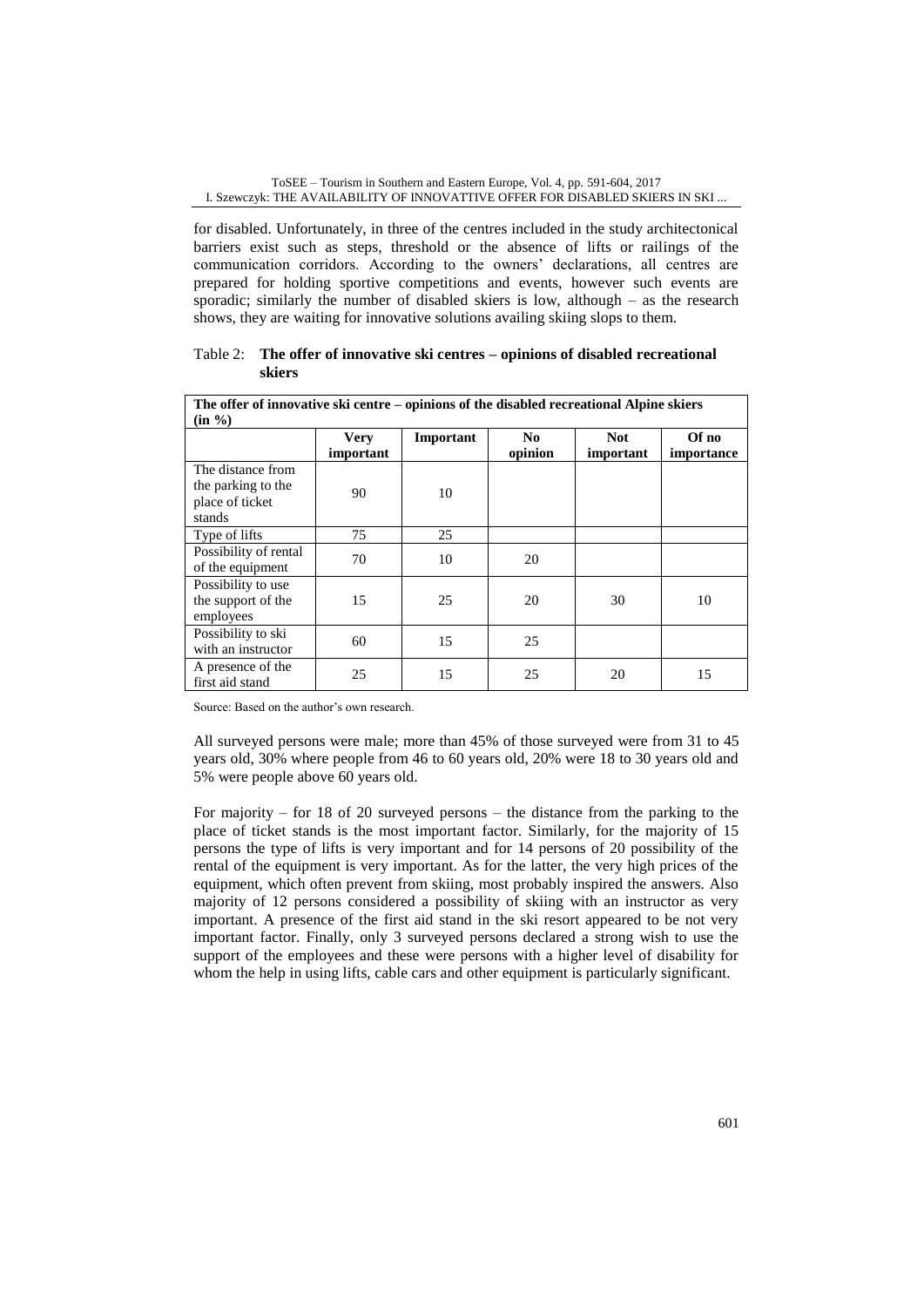The research confirmed that, on the pists, the disabled skiers expect patient, trained lift operators instructors trained to work with a disabled person, instructors who can teach to ski on the equipment for disabled, the centres adjusted to the needs of disabled persons, a special equipment they can afford and the ski equipment dedicated to people who use wheelchairs on the daily basis.

## **CONCLUSION**

Alpine skiing is a sport discipline, which allows the direct contact with the nature, brings vast aesthetic experiences and delivering intense positive emotions. This is one of the most popular winter sports preferred by persons fully fit as well as by these with impairments. In Poland this is still an exclusive sport for elites. In the resorts covered by the research, recreational skiing is in practice unavailable. The main problem is the absence of facilitations allowing to ski. High costs of the specialist equipment is another strong barrier, similarly as the lack of ski equipment rental operating in the ski resorts, lack of trainers and instructors and lack of events addressed to the segment of the disabled persons. The analysed resorts expressed the will to admit disabled persons – after the earlier arrangements the employees can help the disabled customers and lead them to the centres but this creates a social barrier. A disabled skier should feel independent from the moment of the purchase of the ticket and on the very slop and the resort infrastructure should not create a disappointment and difficulties and it should not discriminate anyone.

Therefore, in the ski resorts disabled persons exercising winter sports and skiing for the leisure can be spotted very rarely despite of the fact that any physical activity is an important element of the rehabilitation and of the return to the regular social life.

The analysed ski resorts are far from the level of famous Alpine resorts offering a perfect innovative infrastructure to the disabled skiers. It can be hoped that the modernisation of the existing and construction of the new ski resorts planned in the analysed area for the foreseeable future will encompass the needs of disabled skiers such as dedicated parking with spaces for disabled persons, wider driveways, carvery area, adjusted sanitary facilities, conveyor belts, magic carpet conveyor, safe ski lifts, lifts in the restaurants and many more.

## **REFERENCES**

- Berbeka, J. (2010), "Znaczenie innowacji w turystyce narciarskiej", *Handel wewnętrzny* 2016/ 6 (365), pp. 212-226.
- Blachura, B. (2006), "Narciarstwo osób niepełnosprawnych", in Kunysz P. (Ed.), *Teoretyczne podstawy wybranych dyscyplin zimowych,* AWF Wrocław, pp. 93-106.
- Blachura, B., Woźnica, W. (2010), "Wstępna ocena możliwości uczenia się i nauczania jazdy na monoskibobie osób z dysfunkcją układu ruchu", in Kunysz P. (Ed.), Rozprawy naukowe 2010/31 AWF Wrocław, pp. 244-252.
- Ciok, S., Dobrowolska-Kaniewska, H. (2009), Polityka innowacyjna państwa a regionalny potencjał innowacyjnych, IGiRR, Wrocław, p. 10.
- Chojnacki, K. (2008), "Realne możliwości rozwoju sportu niepełnosprawnych w Polsce", in Migasiewicz J, Bolach E. (Ed), *Aktywność ruchowa osób niepełnosprawnych* (t. 3 Monografia), AWF Wrocław, TWK Wrocław, pp. 9-14.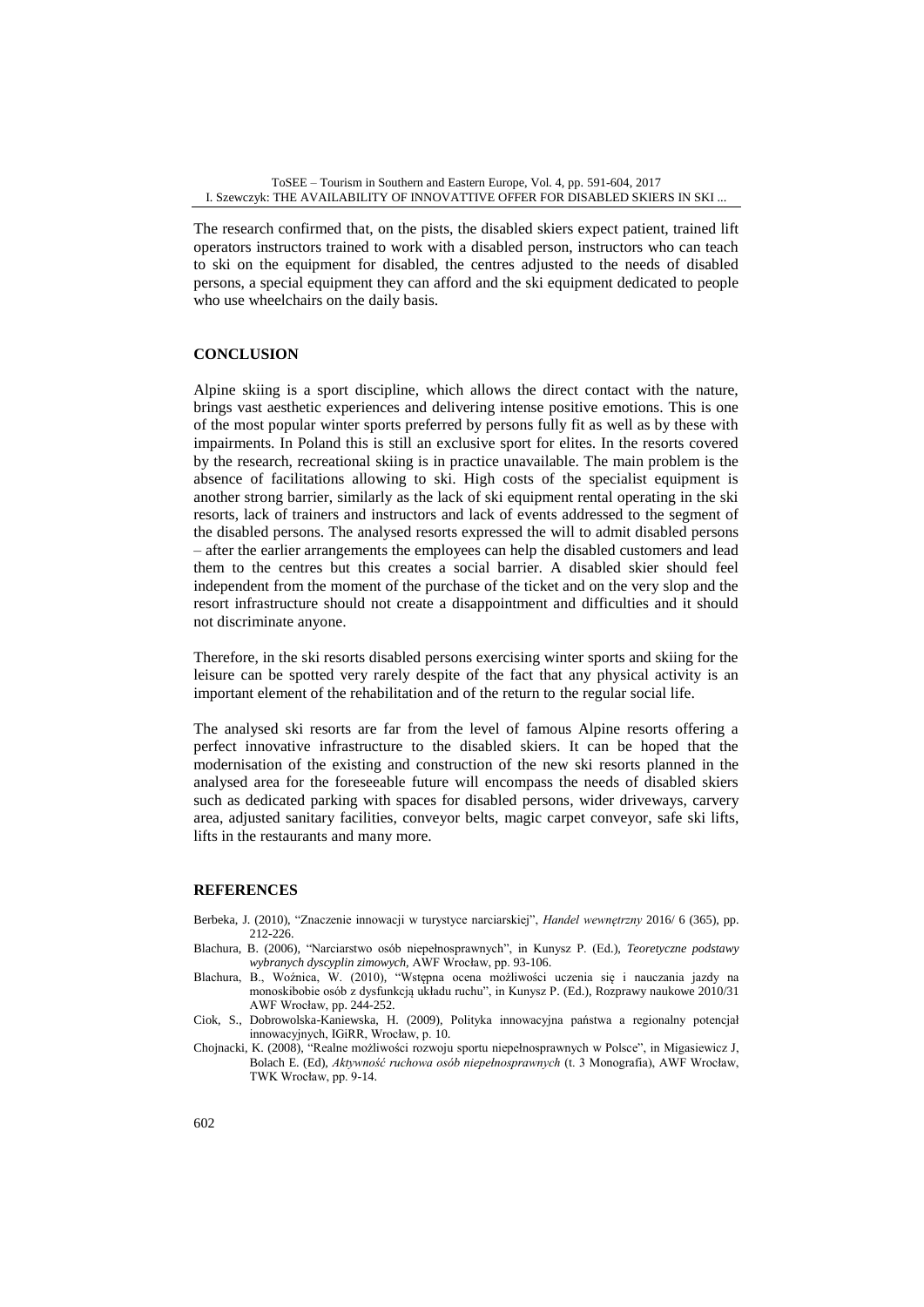ToSEE – Tourism in Southern and Eastern Europe, Vol. 4, pp. 591-604, 2017 I. Szewczyk: THE AVAILABILITY OF INNOVATTIVE OFFER FOR DISABLED SKIERS IN SKI ...

Demczyszak, I. (2004), "Możliwości realizacji fizycznej aktywności rekreacyjnej w aspekcie niepełnosprawności", in Migasiewicz, J., Bolach, E. (Ed.), *Aktywność ruchowa osób niepełnosprawnych,* PTWZK AWF Wrocław, pp. 239-245.

Dutkiewicz, W. (1996), *Przewodnik metodyczny dla studentów pedagogiki*, Kielce 1996, p. 31.

- Fagerberg, J. (2006), "Innovation: A Guide to the Literature*", in* Fagerberg J., Mowery D.C., Nelson R.R.
- (Eds.*), The Oxford Handbook of Innovation,* Oxford University Press, Oxford*.* Flagestad, A., Hope, C. (2001), "Strategic success in winter sports destinations: A sustainable value creation
- perspective", *Tourism Management*, Vol. 22, No. 5, pp. 445-461. Gold, L. (2014), "DSM-5 and the Assessment of Functioning: The World Health Organization Disability Assessment Schedule 2.0 (WHODAS 2.0)", *Journal of the American Academy of Psychiatry and the Law Online* June 2014, 42 (2), pp. 173-181. viewed 01 June 2017 http://jaapl.org/content/42/2/173
- Hall, C.M., Williams A. M. (2008), *Tourism and Innovation,* Routledge Taylor &Francis Group, London-
- New York, p. 1. Hjalager, A.M. (2010), "A review of innovation research in tourism", *Tourism Management*, No. 31, pp. 1- 12. doi: https://doi.org/10.1016/j.tourman.2009.08.012
- Jonas D. (2007), Winter Activities, Active therapy. viewed 01 June 2017
- http://activetherapy.eu/winteractivities/
- Jedlińska, M. (2012), "Wybrane aspekty turystyki osób niepełnosprawnych w powiecie jeleniogórskim"*,* in Rapacz, A. (Ed.)., *Wyzwania współczesnej polityki turystycznej. Problemy polityki turystycznej,*  Wyd. UE Wrocław, pp. 75-84.
- Koper, M, Tasiemski T. (2013), "Miejsce sportu w procesie rehabilitacji osób niepełnosprawnych fizycznie", *Niepełnosprawność – zagadnienia, problemy, rozwiązania*. No. III/2013(8), pp. 111-133.
- Kunysz, P. (2010), "Stan zagospodarowania Zieleńca pod kątem uprawiania snowboardu w opinii ankietowanych snowboardzistów", in Kunysz P. (Ed.), Rozprawy naukowe 2010/31 AWF Wrocław, pp. 374-380.
- Kurek, W. (2008), *Turystyka*, PWN Warszawa, p. 28.
- Lipiński, A. (2017), "Igor Sikorski z upragnionym medalem mistrzostw świata!" portal *Niepełnosprawni, wszystko o niepełnosprawności,* viewed 31 January 2017, [http://www.niepelnosprawni.pl/ledge/x/](http://www.niepelnosprawni.pl/ledge/x/%20462229;jsessionid=DEFF9F49C883D66AD5E5389677036D07)  [462229;jsessionid=DEFF9F49C883D66AD5E5389677036D07](http://www.niepelnosprawni.pl/ledge/x/%20462229;jsessionid=DEFF9F49C883D66AD5E5389677036D07)
- Lopes, R., Abrantes, J.L., Kastenholz, E. (2014), "Innovation, tourism and social networks", *Revista turismo e Desenvolvimiento,* No. 21/22, pp. 151-154.
- Łobocki, M. (1990), *Metody badań pedagogicznych*, Warszawa 1990, p. 115.
- Łobożewicz, T. (2000), *Turystyka i rekreacja ludzi niepełnosprawnych,* WSE Warszawa, p. 120.
- Maszke, A.W. (2004), *Metodologiczne postawy badań empirycznych*, Wydawnictwo Uniwersytetu Rzeszowskiego Rzeszów, p. 44.
- Nagy, A. (2013), "Approaching Service Innovation Patterns", *European Journal of Interdisciplinary Studies*  Vol. 5, pp. 39-45.
- Najmiec, A. (2007), *Sytuacja osób niepełnosprawnych na rynku pracy w państwach Unii Europejskiej,*  CiOP- Instytut Badawczy, Warszawa, p. 5.
- Oslo Manual, (2005), Zasady gromadzenia i interpretacji danych dotyczących innowacji, 3rd edition OECD and EUROSTA.
- Paget, E., Dimanche, F., Mounet, J.P. (2010), "A tourism innovation case An actor-network approach", *Annals of Tourism Research*, Vol. 37, No. 3, pp. 828-847.
- Pechlaner, H. & Fuchs, M. (2002), "Towards new skill requirements for destination organizations: An exploratory study", *Tourism Analysis*, 7, pp. 42-53.
- Peters, M, Pikkemaat, B. (2006)*, Innovation in Hospitality and Tourism,* Routledge Taylor & Francis Group, London-New York.
- Pieszak, E. (2012), "Aktywność fizyczna a jakość życia osób z ograniczoną sprawnością", *Kwartalnik Naukowy Towarzystwa Uniwersyteckiego Ecologia Humana,* No. 2(10), pp. 135-148.
- Sobiecka, J. (2009), "Sport osób niepełnosprawnych", in Kowalik S. (Ed.) *Kultura fizyczna osób z niepełnosprawnością,* GWP Gdańsk, pp. 237-309.
- Szewczyk, I. (2015), "Accessible Szczyrk hotels' features for disabled tourists", 3nd International Scientific Conference *Tourism in Southern and Eastern Europe 2015*, University of Rijeka Faculty of Tourism and Hospitality Management, Opatija, Croatia, pp. 369-382.
- Urbanowicz, Z. (2012), "Od interdyscyplinarnego do transdyscyplinarnego spojrzenia na niepełnosprawność", *Ogrody nauk i sztuk* No. (2), pp. 443-457 [www.ogrodynauk.pl/doi/10-](http://www.ogrodynauk.pl/doi/10-15503-onis2012-443-457/) [15503-onis2012-443-457/](http://www.ogrodynauk.pl/doi/10-15503-onis2012-443-457/)